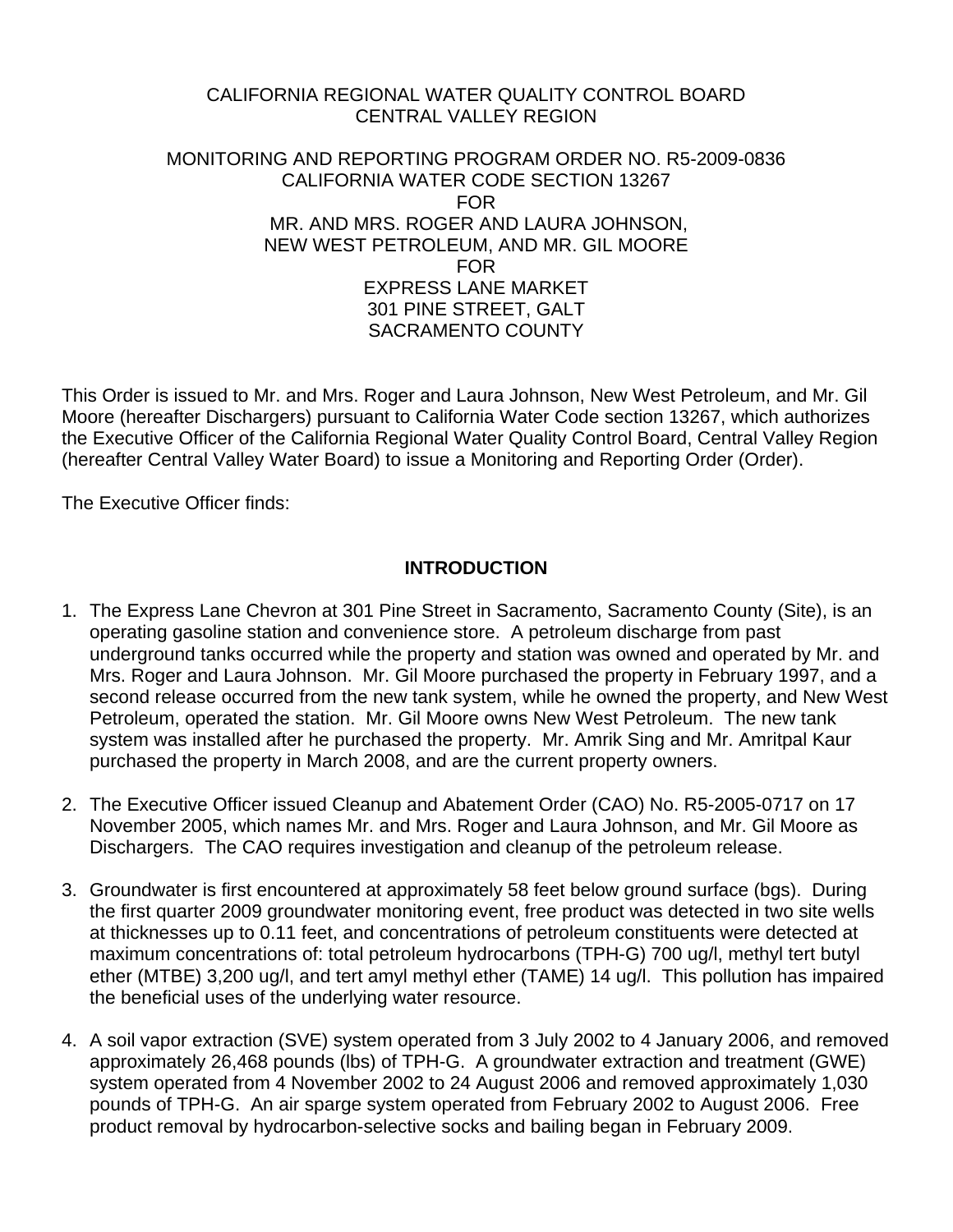- 5. Eleven water supply wells were identified within 2,000 feet of the Site. Four wells, including one well used for domestic water supply, were destroyed due to petroleum hydrocarbon impacts. The dischargers provided a replacement water source to the owners of the impacted domestic water supply well. Two domestic supply wells remain threatened, and, as such, monitoring of key wells more frequently then semi-annually is warranted.
- 6. This Monitoring and Reporting Program (MRP) is issued by the Central Valley Water Board, pursuant to California Water Code (CWC) section 13267 and is necessary to delineate waste discharged from the Express Lane Market, characterize groundwater pollutant plumes and determine whether remediation efforts are effective.
- 7. Existing data and information about the Site show the presence of various chemicals, including TPH-G; benzene, toluene, ethylbenzene, and xylenes (BTEX); MTBE; ETBE; TAME; TBA; and 1,2-DCA, emanating from the property resulting from past operations. Based on the available data the Dischargers are responsible for the discharge because they owned the property at the time of the release, or subsequent to the release. At this time, the current property owners, Mr. Amrik Sing and Mr. Amritpal Kaur are not named as Dischargers.
- 8. The Dischargers shall not implement any changes to this MRP unless and until a revised MRP is issued by the Executive Officer of this Central Valley Water Board. This MRP replaces the requirements listed in MRP No. R5-2007-0819, which was issued on 22 August 2007. This Monitoring and Reporting Program (MRP) supersedes the groundwater monitoring requirements of CAO No. R5-2005-0717, and compliance with this MRP or any subsequent MRP will satisfy the monitoring requirements in CAO No. R5-2005-0717.
- 9. Prior to construction of any new groundwater monitoring or extraction wells, and prior to destruction of any groundwater monitoring or extraction wells, the Dischargers shall submit plans and specifications to the Central Valley Water Board for review and approval. Once installed, all new wells shall be added to the monitoring program and shall be sampled and analyzed according to the schedule below.
- 10. The California State Water Resources Control Board (State Water Board) adopted Resolution No. 2009-0042 in May 2009, which requires a reduction from quarterly groundwater monitoring to semi-annual or less frequent monitoring at all sites, unless site-specific needs warrant otherwise. Site specific conditions, including monitoring the effectiveness of remedial efforts and potential impacts to domestic water supply wells, necessitates more frequent monitoring of key wells and reporting. MRP R5-2009-0836 complies with State Board Resolution No. 2009-0042.

## **LEGAL PROVISIONS**

- 11. CWC section 13267 states, in part:
	- (b)(1) In conducting an investigation, the regional board may require that any person who has discharged, discharges, or is suspected of having discharged or, discharging, or who proposes to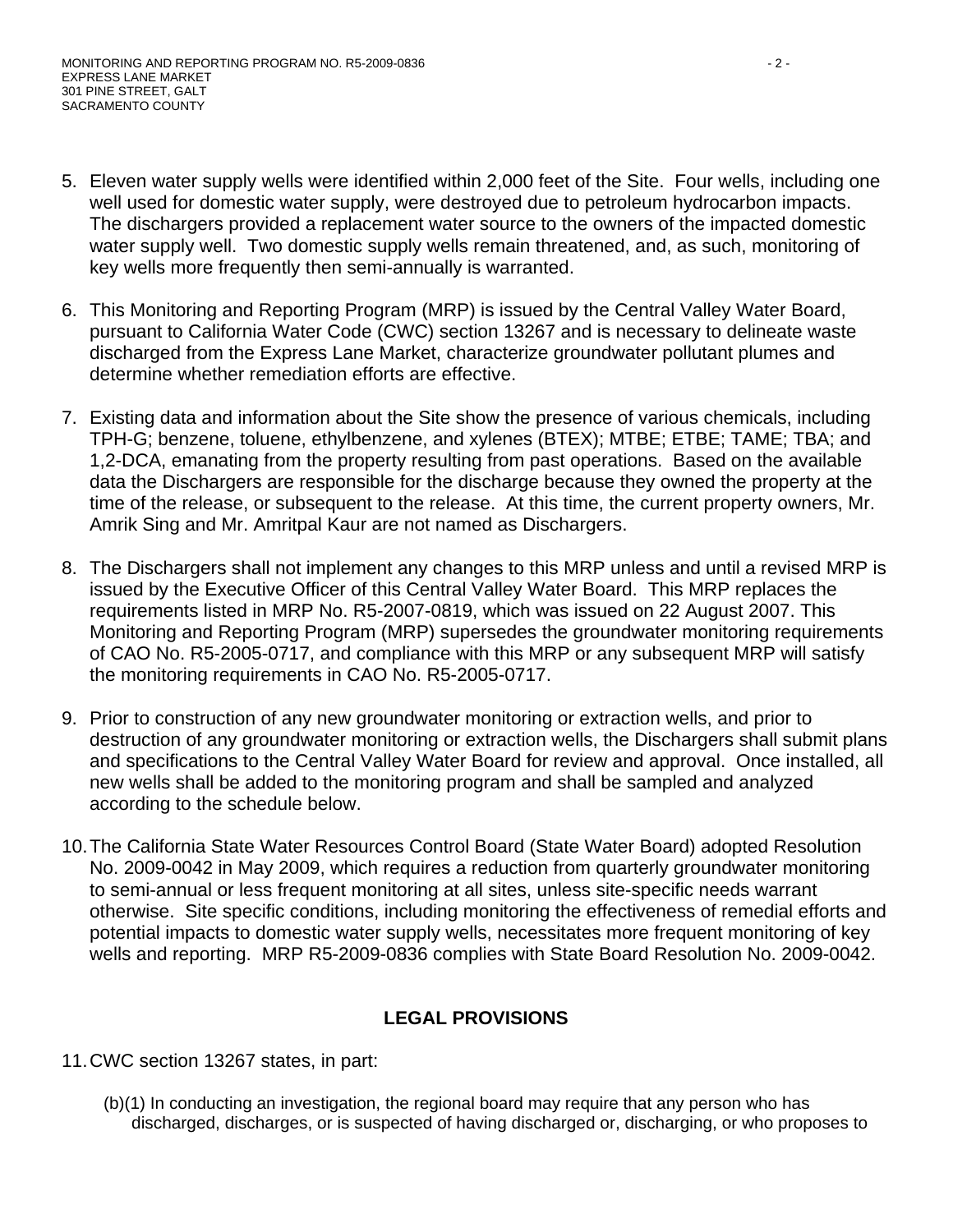discharge waste within its region . . . shall furnish, under penalty of perjury, technical or monitoring program reports which the regional board requires. The burden, including costs, of these reports shall bear a reasonable relationship to the need for the report and the benefits to be obtained from the reports. In requiring those reports, the regional board shall provide the person with a written explanation with regard to the need for the reports, and shall identify the evidence that supports requiring that person to provide the reports.

The reports required herein are necessary for the reasons described in this Order, to assure protection of waters of the state, and to protect public health and the environment.

- 12. CWC section 13268 states, in part:
	- (a)(1) Any person failing or refusing to furnish technical or monitoring program reports as required by subdivision (b) of Section 13267 . . . or falsifying any information provided therein, is quilty of a misdemeanor and may be liable civilly in accordance with subdivision (b).
	- (b)(1) Civil liability may be administratively imposed by a regional board in accordance with Article 2.5 (commencing with Section 13323) of Chapter 5 for a violation of subdivision (a) in an amount which shall not exceed one thousand dollars (\$1,000) for each day in which the violation occurs.

Failure to submit the required reports to the Central Valley Water Board according to the schedule detailed herein may result in enforcement action(s) being taken against you, which may include the imposition of administrative civil liability pursuant to CWC section 13268. Administrative civil liability of up to \$1,000 per violation per day may be imposed for noncompliance with the directives contained herein.

13. Any person aggrieved by this action of the Central Valley Water Board may petition the State Water Board to review the action in accordance with CWC section 13320 and California Code of Regulations, title 23, sections 2050 and following. The State Water Board must receive the petition by 5:00 p.m., 30 days after the date of this Order, except that if the thirtieth day following the date of this Order falls on a Saturday, Sunday, or state holiday (including mandatory furlough days), the petition must be received by the State Water Board by 5:00 p.m. on the next business day. Copies of the law and regulations applicable to filing petitions may be found on the Internet at: http://www.waterboards.ca.gov/public\_notices/petitions/water\_quality or will be provided upon request.

## **REQUIRED ACTIONS**

**IT IS HEREBY ORDERED** that, pursuant to California Water Code section 13267, the Dischargers shall:

- 1. Conduct monitoring and reporting in compliance with the following specifications.
- 2. As shown on Figure 1, there are 27 wells: 17 groundwater monitoring wells (MW-1 through MW-13, MW-14S, MW-14I, MW-15S, and MW-15I), one recovery well (RW-1), one injection well (IW-1), 3 dual completion wells (DW-1 through DW-3), 3 vapor extraction wells (VEW-1 through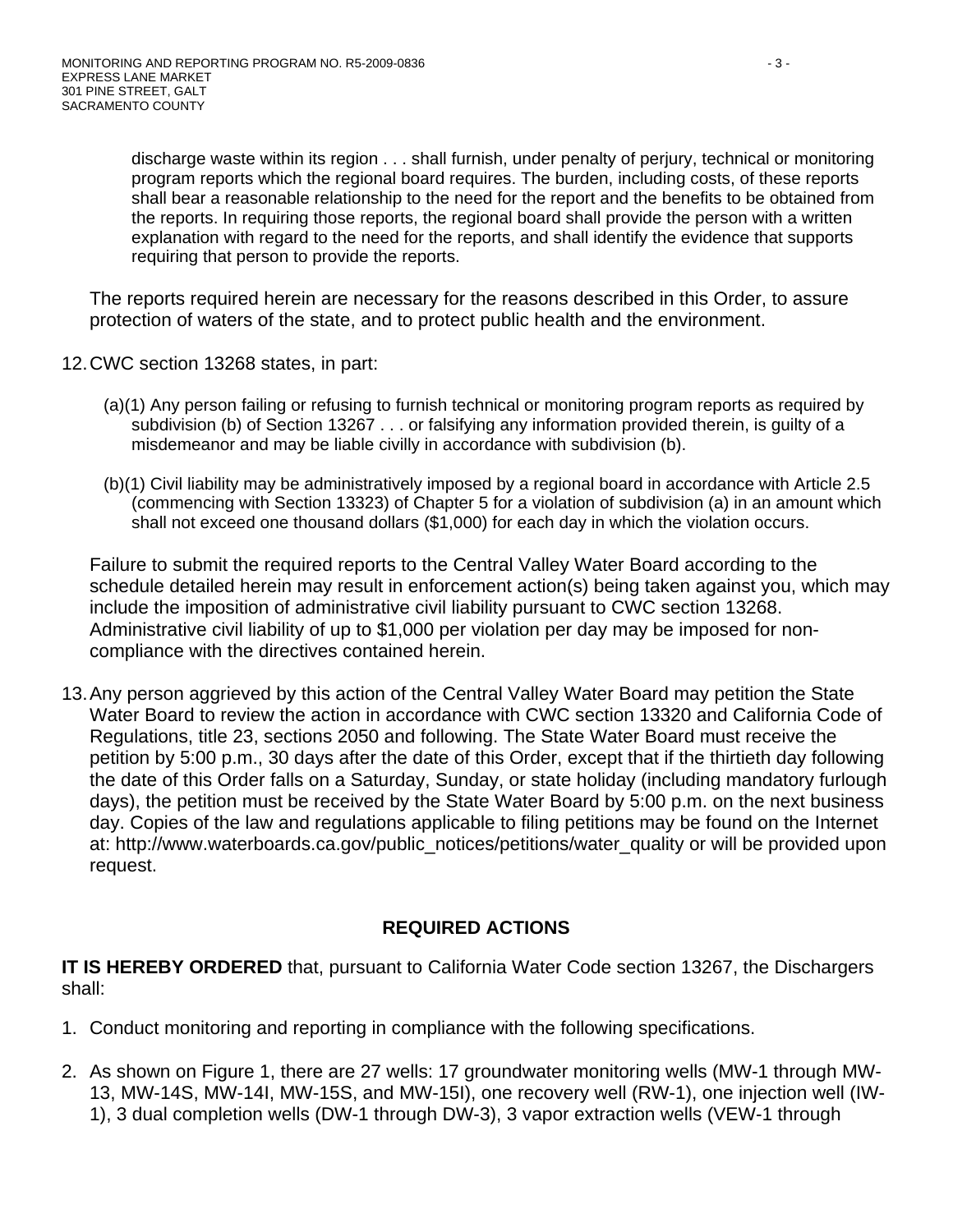VEW-3), and 2 domestic wells (Beekman Well and LeVan Well) associated with the Site. The groundwater monitoring program for the 27 existing Site wells and any wells installed subsequent to the issuance of this MRP, shall follow the schedule below.

3. Sample collection and analysis shall follow standard Environmental Protection Agency (EPA) protocol. The volume of extracted groundwater also shall be provided in quarterly monitoring reports.

|              | <b>SAMPLING FREQUENCY<sup>1</sup></b>                                                   |                                                  |                                                        |
|--------------|-----------------------------------------------------------------------------------------|--------------------------------------------------|--------------------------------------------------------|
|              | Quarterly                                                                               | Semi-annually <sup>2</sup>                       | Annually <sup>3</sup>                                  |
| <b>Wells</b> | RW-1 MW-1 MW-3 MW-5<br>MW-9 MW-10 MW-11<br>MW-12 MW-13 MW-15i<br>Beekman Well New Wells | MW-2 MW-4 MW-7 MW-8<br>MW-14s MW-14i MW-15s IW-1 | MW-6 DW-1 DW-2 DW-3<br>VEW-1 VEW-2 VEW-3<br>LeVan Well |

 $\frac{1}{2}$  All wells shall be monitored quarterly for water levels and the presence and thickness of free product.  $\frac{2}{3}$  Wells shall be sampled semi-annually during the first and third quarters.

 $3$  Wells shall be sampled annually during the third quarter.

| Constituent $^5\,$         | <b>EPA Analytical</b><br><b>Method</b> | <b>Maximum Practical</b><br><b>Quantitation Limit</b> |
|----------------------------|----------------------------------------|-------------------------------------------------------|
|                            |                                        | $\left(\underline{u}\underline{g}/I\right)^5$         |
| Depth to Groundwater       |                                        | $0.01$ feet                                           |
| TPH-G                      | 8015M or 8260B                         | 50                                                    |
| Benzene                    | 8020 or 8260B                          | 0.5                                                   |
| Toluene                    | 8020 or 8260B                          | 0.5                                                   |
| Ethylbenzene               | 8020 or 8260B                          | 0.5                                                   |
| <b>Total Xylenes</b>       | 8020 or 8260B                          | 0.5                                                   |
| <b>MTBE</b>                | 8260B                                  | 0.5                                                   |
| <b>TBA</b>                 | 8260B                                  | 5.0                                                   |
| <b>DIPE</b>                | 8260B                                  | 0.5                                                   |
| <b>ETBE</b>                | 8260B                                  | 0.5                                                   |
| <b>TAME</b>                | 8260B                                  | 0.5                                                   |
| 1,2-Dichloroethane         | 8260B                                  | 0.5                                                   |
| <b>Hexavalent Chromium</b> | 7199                                   | 1.0                                                   |

<sup>4</sup> Report all discrete peaks identified during the normal course of analysis for contaminants of concern.<br><sup>5</sup> All concentrations between the Mathod Detection Limit and the Prestical Quantitation Limit shall be re-

<sup>5</sup> All concentrations between the Method Detection Limit and the Practical Quantitation Limit shall be reported as trace.

#### **REPORTING**

- 4. When reporting the data, the Dischargers shall arrange the information in tabular form so that the date, the constituents, and the concentrations are readily discernible. The data shall be summarized in such a manner as to illustrate clearly the compliance with this Order.
- 5. As required by the California Business and Professions Code Sections 6735, 7835, and 7835.1, all reports shall be prepared by a registered professional or their subordinate and signed by the registered professional, and submitted under penalty of perjury.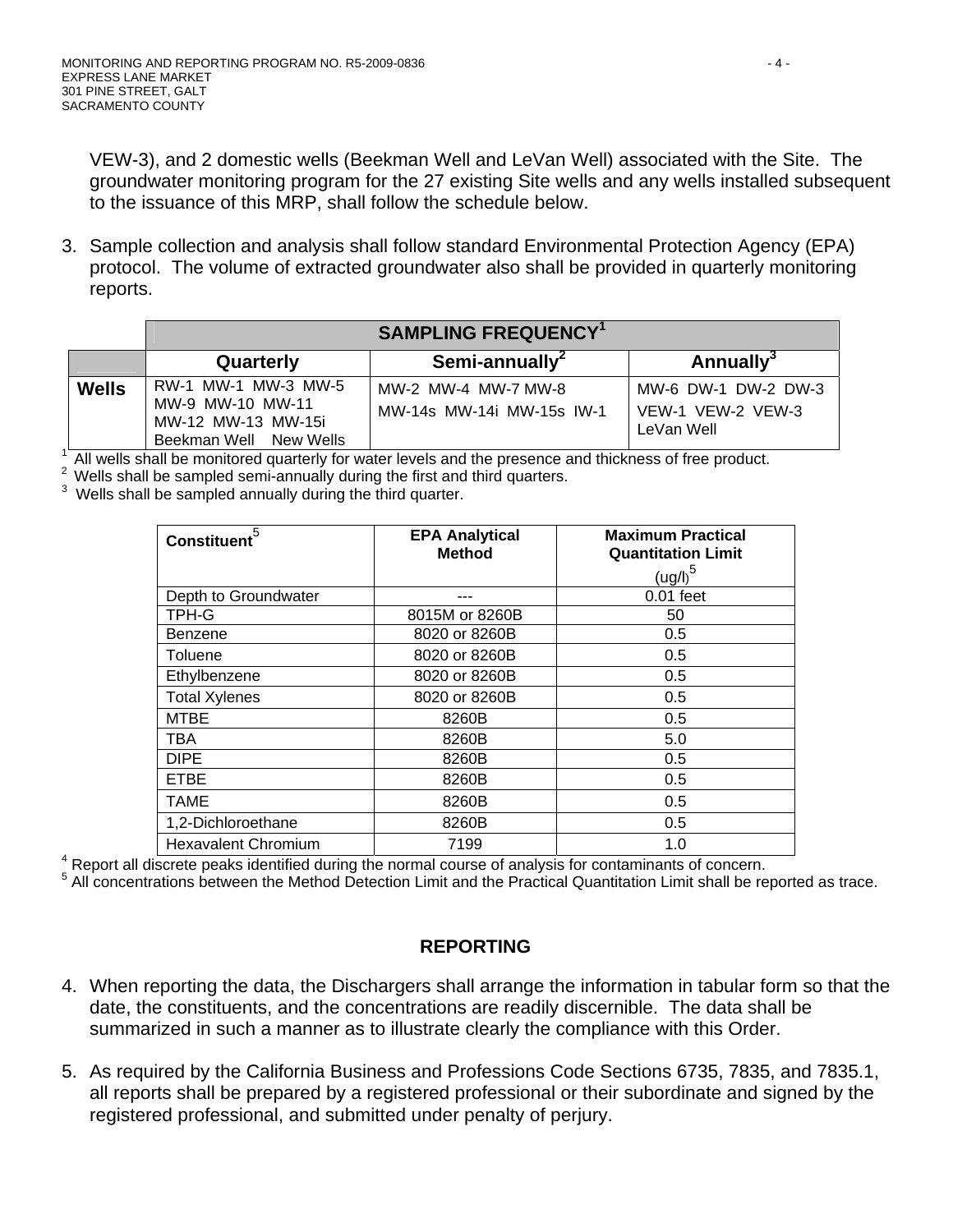- 6. The Dischargers shall submit a paper copy of the quarterly report to this Central Valley Water Board office and submit the quarterly electronic data reports, which conform to the requirements of the California Code of Regulations, Title 23, Division 3, Chapter 30, electronically over the internet to the Geotracker database system. Both the paper copy and the electronic submittal are due by the 1st day of the second month following the end of each calendar quarter by **1 February, 1 May, 1 August, and 1 November**, until such time as the Executive Officer determines that the reports are no longer necessary. Each quarterly report shall include the following minimum information:
	- (a) A description and discussion of the groundwater sampling event and results, including trends in the concentrations of pollutants and groundwater elevations in the wells, how and when samples were collected, and whether the pollutant plume(s) is delineated.
	- (b) Field logs that contain, at a minimum, the following: water quality parameters measured before during, and after purging; method of purging; depth of water; volume of water purged; etc.
	- (c) Groundwater contour maps for all groundwater zones.
	- (d) Concentration contour maps for all groundwater zones for TPH-G, benzene, MTBE, and TBA, as applicable.
	- (e) A table showing well construction details such as well number, groundwater zone being monitored, ground surface elevation, screen interval, bentonite interval, filter pack interval, and total depth of the well.
	- (f) A table showing historical lateral and vertical down-gradient directions and gradients.
	- (g) Cumulative data tables containing the water quality analytical results and depth to groundwater.
	- (h) A copy of the laboratory analytical data report.
	- (i) The status of ongoing remediation, including cumulative information on the mass of pollutant removed from the subsurface, system operating time, the effectiveness of the remediation system, and any field notes pertaining to the operation and maintenance of the system.
	- (j) The reasons for and duration of all interruptions in the operation of remediation system(s), and actions planned or taken to correct and prevent interruptions.
- 7. The Fourth Quarter Groundwater Monitoring Report, due **1 February** of each year shall be an expanded report and will include the following additional information/items:
	- (a) Tabular summaries of all data obtained during the year.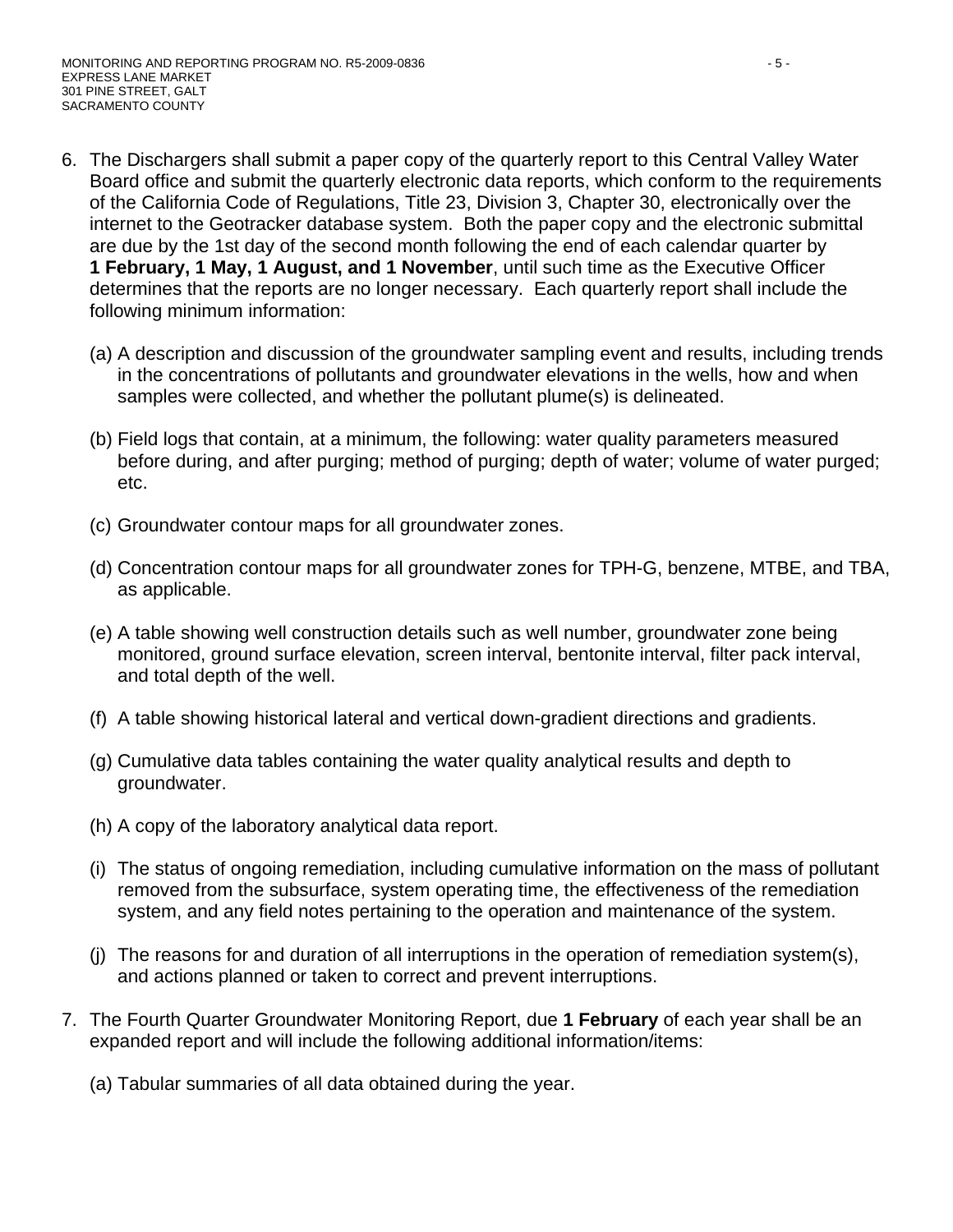- (b) Graphical summaries, of TPH-G, BTEX, MTBE, and TBA concentrations, groundwater elevation data, and remediation system operation versus time for wells MW-1, MW-2, MW-3, MW-4, MW-4B, MW-5, MW-6, MW-12B, and MW-13B, and additional wells as request by Central Valley Water Board staff.
- (c) A rose diagram presenting groundwater flow direction and magnitude data for each water bearing zone.
- (d) Contaminant concentration contour maps for TPH-G, benzene, MTBE, and TBA for each quarter from the previous year, as applicable.
- (e) A discussion of the long-term trends in the concentrations of the pollutants in the groundwater monitoring wells.
- (f) An analysis of whether the pollutant plume is being captured by an extraction system or is continuing to spread.
- (g) A description of all remedial activities conducted during the year, an analysis of their effectiveness in removing the pollutants, and plans to improve remediation system effectiveness.
- (h) An identification of any data gaps and potential deficiencies/redundancies in the monitoring system or reporting program.
- (i) If desired, a proposal and rationale for any revisions to the groundwater sampling plan frequency and/or list of analytes.
- 8. The results of any monitoring done more frequently than required at the locations specified in the MRP also shall be reported to the Central Valley Water Board.

This Order is effective upon the date of signature.

Ordered by: \_\_\_\_\_\_\_\_\_\_\_\_\_\_\_\_\_\_\_\_\_\_original signed by PAMELA C. CREEDON, Executive Officer

> \_\_\_\_\_\_\_\_\_\_*17 August 2009*\_\_\_\_\_\_\_\_\_\_\_\_\_\_\_\_\_ (Date)